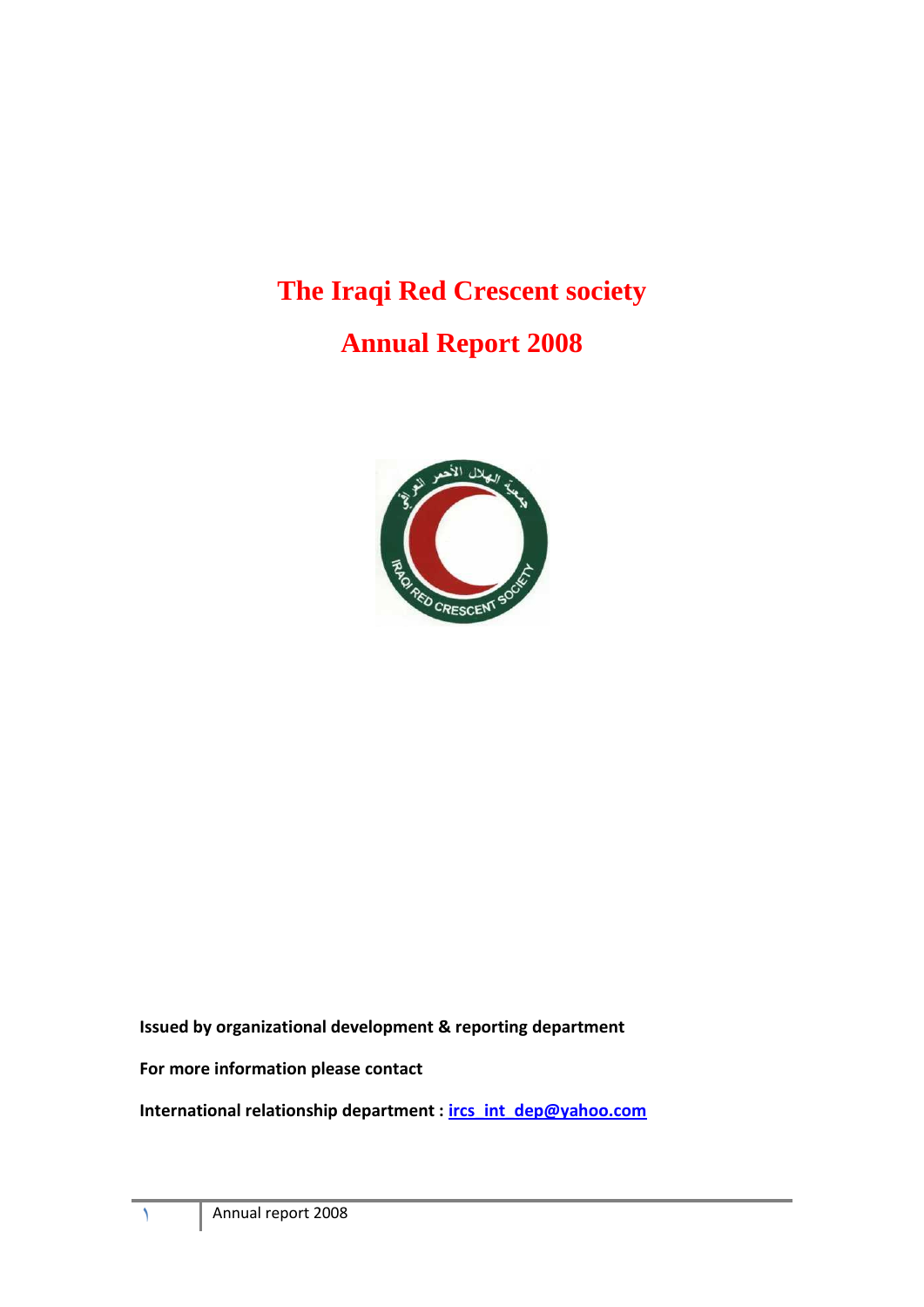# **Introduction**

The Iraqi Red Crescent Society (IRCS) is an independent national society, concerned with the human needs of the Iraqi people and the people in the neighboring countries. Founded in Baghdad 2 March 1932. Recognized by the Iraqi government in 1934 , then by the International Committee of the Red Cross (ICRC) in 16 June 1934. In 23 June 1934 became a member in the International Federation of the Red Cross and Red Crescent Societies.

IRCS aims to reduce the human suffering by offering relief, therapeutic medical care, rehabilitation, and voluntary services. Publicizing social development and concentrate on the most vulnerable. Also disseminating human values, the principles of the international movement and the International Humanitarian Law (IHL). The IRCS is a supportive body to the Iraqi government in the humanitarian field as a voluntary relief society "a member in the International Movement" committed to the Fundamental Principles; Humanity, Independence, Impartiality, Neutrality, Voluntary Service and Universality.

IRCS implements its activities in cooperation with the local community through its active departments were it works basically in the relieving field, and supportive departments that facilitate the society's activities, like water and habitat department, properties department, finance department, administration department, legal department. These departments participate in the accomplishment of the society' humanitarian tasks, and because of their huge performance we can not represent it in tables and diagrams.

Following are the activities of the IRCS during 2008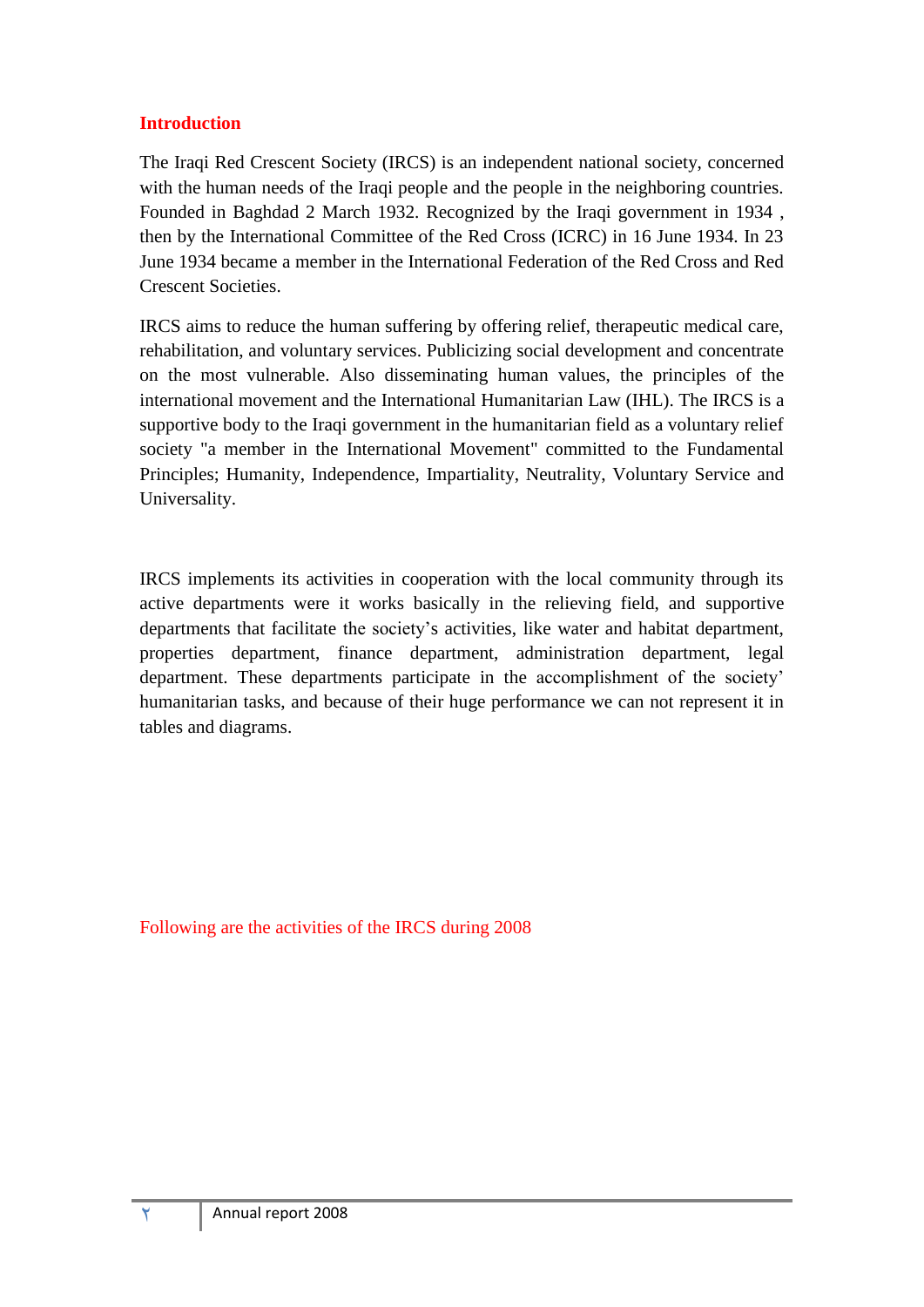#### **Disaster Management**

Contributing in relief operations, setting up camps and training staff (employees and volunteers) is carried out by disaster management department which includes two sections (preparedness and response).

## **The activities in 2008**

- 1. Set a distribution plan to provide 45 NGO's and IRCS branches with relief items to be distributed for deprived families, widows and orphans.
- 2. Supplying IRCS branches with 1350 IRCS uniforms.
- 3. Donating relief items (1250 blanket, 1200 jerry can, 240 first aid kits) to the Palestinian Red Crescent Society to be distributed for people affected by military operation in Gaza city.
- 4. Distributing food and non-food items for 1529 displaced Christian families in Nineva governorate.
- 5. Distributing 7085 food parcels to families affected by military operations in Al-Sader city and Southern governorates.
- 6. Providing food and non-food items for displaced families due to bombing attack in Al-Zangeely area in Nineva Governorate.



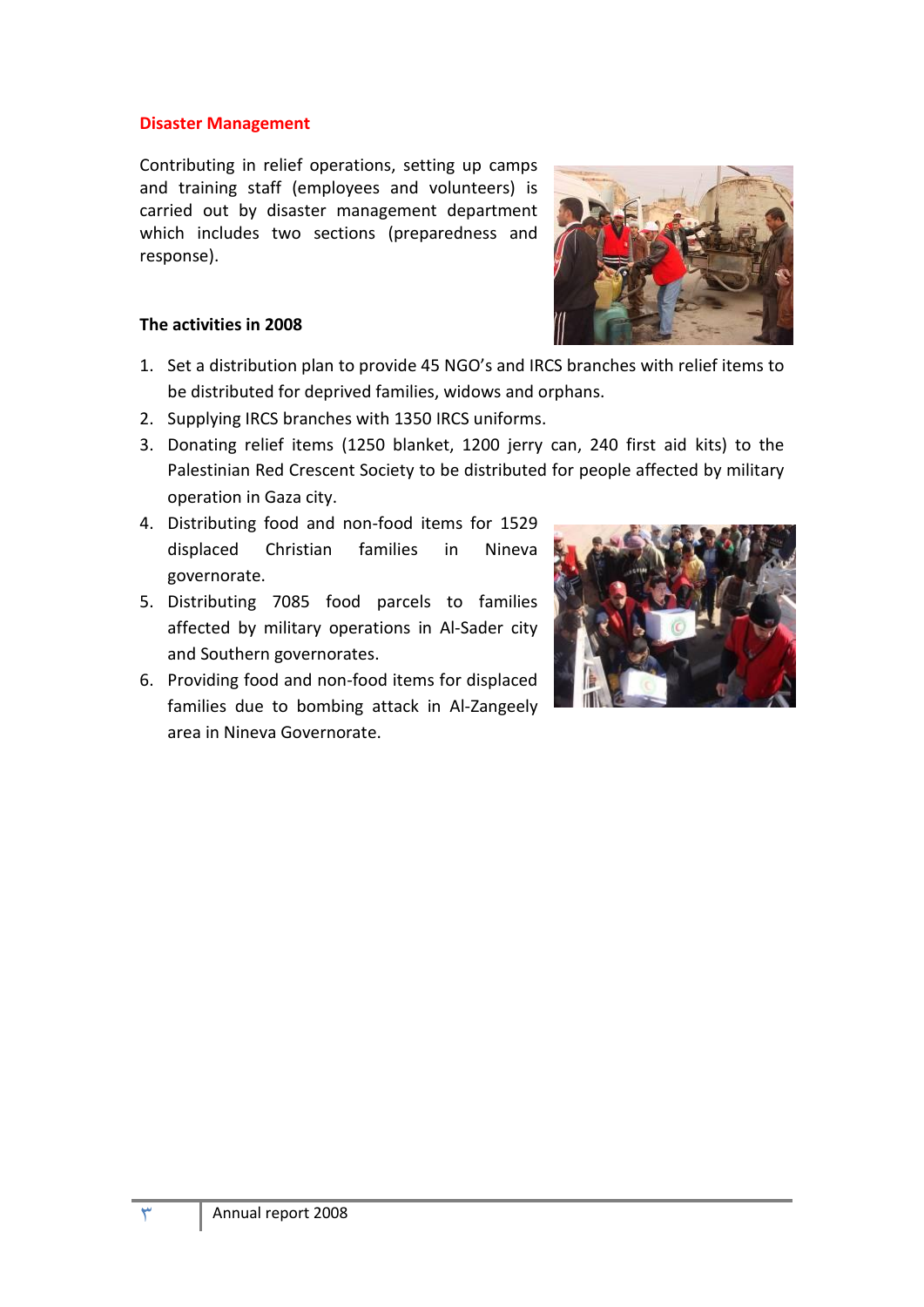Distributing food and non-food shares for deprived families, widows and orphans as illustrated in the table below.

| <b>No</b>      | Item                  | Quantity       |  |  |
|----------------|-----------------------|----------------|--|--|
| 1              | Food share            | 184089         |  |  |
| $\overline{2}$ | Non-food items        | 49681          |  |  |
| 3              | First aid kit         | 240            |  |  |
| 4              | Health kit            | 2841           |  |  |
| 5              | Dates carton          | 32400          |  |  |
| 6              | Bean can, fish can    | 23467          |  |  |
| 7              | Hygiene kit           | 2000           |  |  |
| 8              | Gift for children     | 4500           |  |  |
| 9              | Thermo                | 5648           |  |  |
| 10             | Blanket               | 11258          |  |  |
| 11             | Jerry can (water)     | 3761           |  |  |
| 12             | Stove                 | 4648           |  |  |
| 13             | Rice (50kg)           | 814            |  |  |
| 14             | Laundry machine       | 3              |  |  |
| 15             | Corn oil              | 648            |  |  |
| 16             | Hygiene kits          | 200            |  |  |
| 17             | Wheelchairs           | 50             |  |  |
| 18             | Jerry can             | 1129           |  |  |
| 19             | Wash water            | 360 carton     |  |  |
| 20             | Soap                  | 1554 piece     |  |  |
| 21             | Gloves                | 1000           |  |  |
| 22             | Tents                 | 863            |  |  |
| 23             | Stoves                | 1461           |  |  |
| 24             | Tarpaulin             | 219            |  |  |
| 25             | Veil                  | 1128           |  |  |
| 26             | Ander ware            | 898 set        |  |  |
| 27             | Woman's wear          | 1628 piece     |  |  |
| 28             | Water tank            | 10(3000 liter) |  |  |
| 29             | Rice                  | 150(25 kg)     |  |  |
| 30             | wear for<br>Sport     | 1128 piece     |  |  |
|                | men                   |                |  |  |
| 31             | School bag            | 3893           |  |  |
| 32             | Shoes for boys and    | 5361           |  |  |
|                | girls                 |                |  |  |
| 33             | Fan                   | 7611           |  |  |
| 34             | for<br>Sport<br>wears | 4161           |  |  |
|                | boys and girls        |                |  |  |
| 35             | Kitchen set           | 1826           |  |  |

## Bellow detailed food and non-food items:

Iraqi Red Crescent Food parcel

(white flour 5 kg – sugar 3 kg – rice 2 kg - tea ½ kg - pasta 1 kg – olive oil 2 liters – cream 2 cans – beans 2 cans – tomato paste 1 can – mushroom 2 cans – beef 2 cans).

Turkish RC food parcel

(white flour 5 kg – sugar 5 kg - rice 2  $\frac{1}{2}$  kg - beans 2  $\frac{1}{2}$  kg - chickpeas 2  $\frac{1}{2}$  kg - pasta 2 kg).

Relief share

(4 blankets – 1 kitchen set – 1 kerosene stove – 1 kerosene heater – 2 buckets – 1 hygiene kit – 1 water thermo).

#### **Setting up camps in 2008**

- 1. Setting up 25 tents for displaced families in Babil governorate, the number of beneficiaries 24 families.
- 2. Setting up 45 tents in Al-shaab stadium to families decamped due to military operations in Al-Sader city, number of beneficiaries 45 families.
- 3. Setting up a camp of 238 tents in Bazian district in Sulymania governorate where 189 families benefited from the camp. Adding to another two camps had been set up for Mecca pilgrims; the first one in Karbala governorate 50 tents, number of beneficiaries 2896 pilgrims, the other one in border city Safoan 8 tents of 60 persons capacity, number of beneficiaries 3018 pilgrims.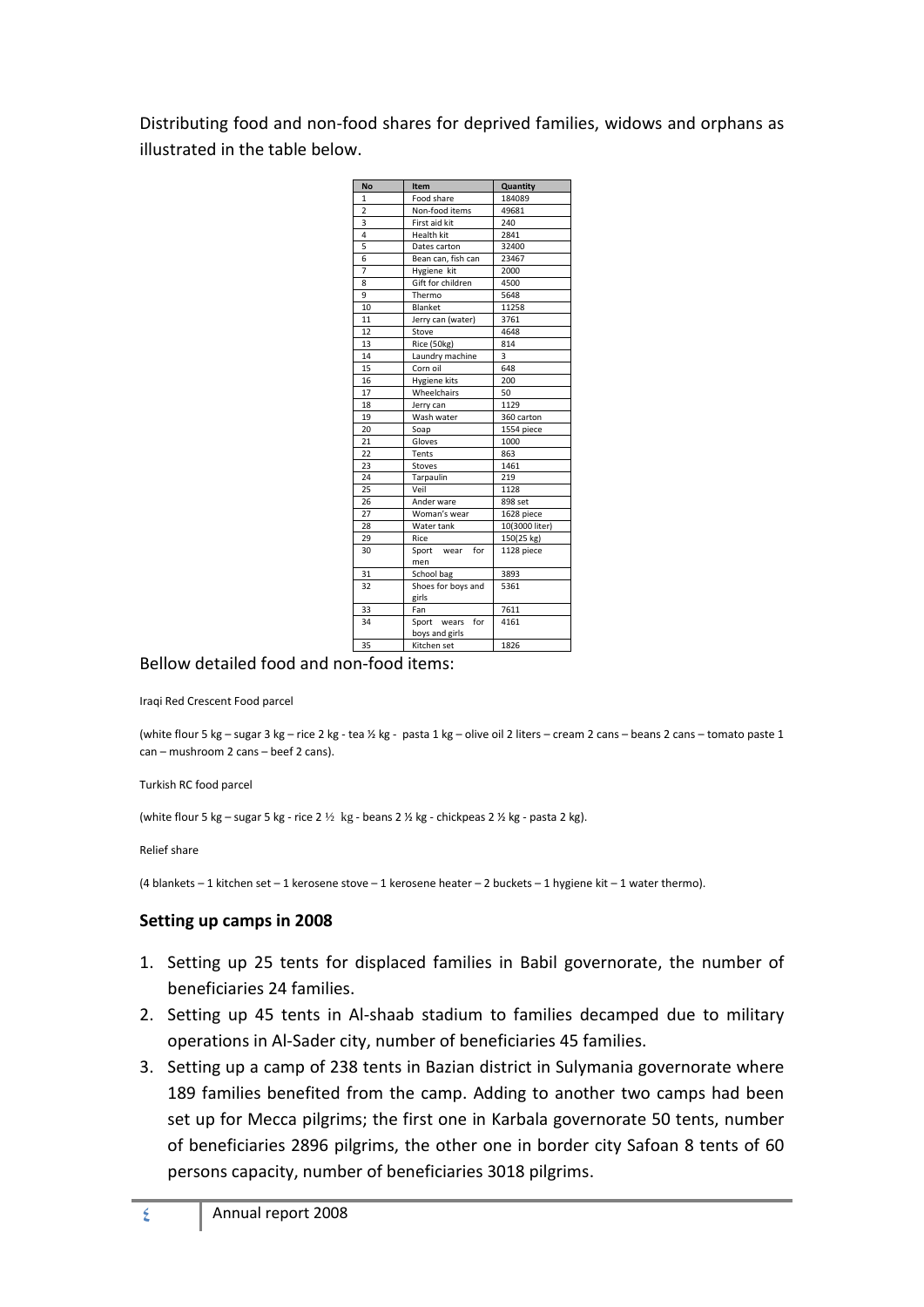# **Health & Care**

Health Department is one of the active departments of IRCS measured by the duties in health relief during disasters (natural and manmade disaster). The Health Dept. consists of five sections; health programs, psychosocial support, medical reports, contagious diseases and first aid sections.

## **Main activities of Health Department**

The total amount of the medical supplies donated by IRCS to public and private hospitals and civil community organizations is 25 tones. Treating 20 patient cases in Lebanon on IRCS cost according to a memorandum of understanding signed with Belmont University. Distributing 17 crutches and 220 wheelchairs to people with disabilities. Distributing 30 blood and sugar measurements to patients while the treatment costs of 144 patients were covered by IRCS. Making 135 surgical interventions for free to patients (needy people) in IRCS surgical hospital. Discounting 60% of treatment cost to 380 patients and paying the treatment costs to 85 patients.

# **First Aid for Schools Program**

The number of courses organized in primary, intermediate and secondary schools was 2720 courses in 17 governorates and 500 schools in Baghdad. The total number of beneficiaries is 82.000 around the country.

# **Psychosocial Support Program**

The number of families benefited from the psychosocial support lectures was 160 families. These lectures based on cooping with the displacement situation and the armed conflicts. Also lectures had been given to 140 families whom displaced from Al-Sader city/Baghdad to Al-Sha'ab stadium camp. The PSP team visited 50 orphanages and trained their staff on the new PSP methods and psychosocial support intervention was offered to the orphans.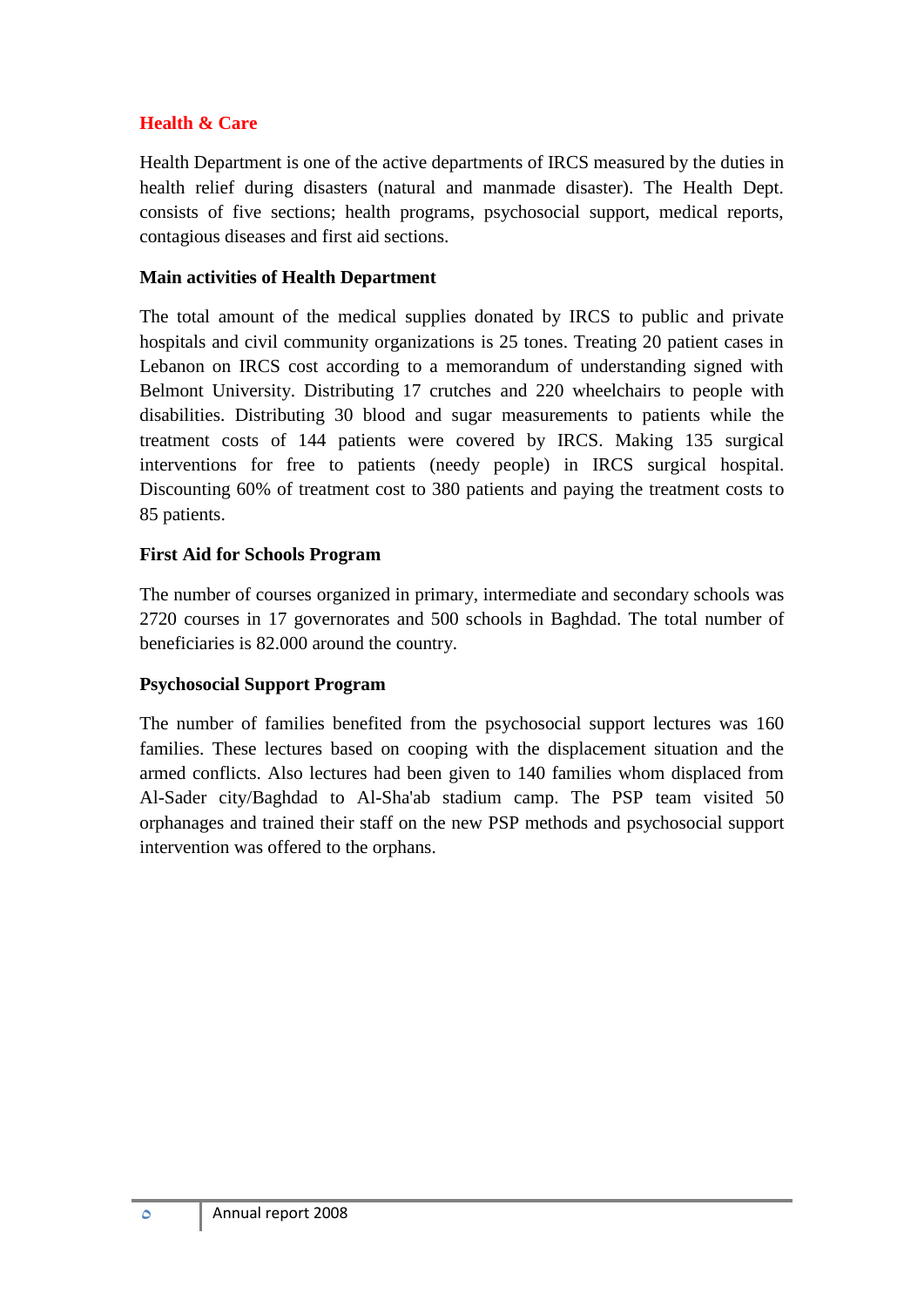# **Youth and Volunteers**

Voluntary service facilitates the access of IRCS to the local community and represents the main tool to implement programs. IRCS depends on two main resources; financial and human, this department is the provider of human resources to implement the activities of the programs (DM-Health-Logistics-Dissemination-ERWA-Tracing and Information departments). The role of this department is based on attracting volunteers through programs directed to the youth in scout camps, orphanages and holding festivals to disseminate the Fundamental Principle of the movement. The total number of IRCS volunteers is 18198 participated in implementing 1131 activities in 2008.

| <b>Program</b>                | <b>Details</b>                                                                                                                                  | <b>Targeted category</b>                                    | No. of<br><b>beneficiaries</b> | No. of<br>participated<br>volunteers |
|-------------------------------|-------------------------------------------------------------------------------------------------------------------------------------------------|-------------------------------------------------------------|--------------------------------|--------------------------------------|
| Periodical<br>meeting         | 629 activities                                                                                                                                  | <b>Volunteers</b>                                           | 7491                           |                                      |
| Women support                 | 26 activities of sewing-embroidery-<br>painting-accessories making                                                                              | Widows-orphans-old<br>maids                                 |                                | 495                                  |
| Children support              | 47 activities of festivals-presenting<br>gifts to needy children and pupils                                                                     | Orphanages                                                  |                                | 766                                  |
| Supporting<br>school students | 75 activities of distributing clothing-<br>stationary-returning displaced students<br>to their schools-starting classes to<br>illiterate people | Orphan and displaced<br>students                            | 7454                           | 779                                  |
| Social activities             | Starting blood donation campaigns-<br>helping pilgrims in Holly Islamic<br>occasions                                                            | Orphans-widows-<br>people with disabilities<br>needy people |                                | 1734                                 |

# **Programs & Activities**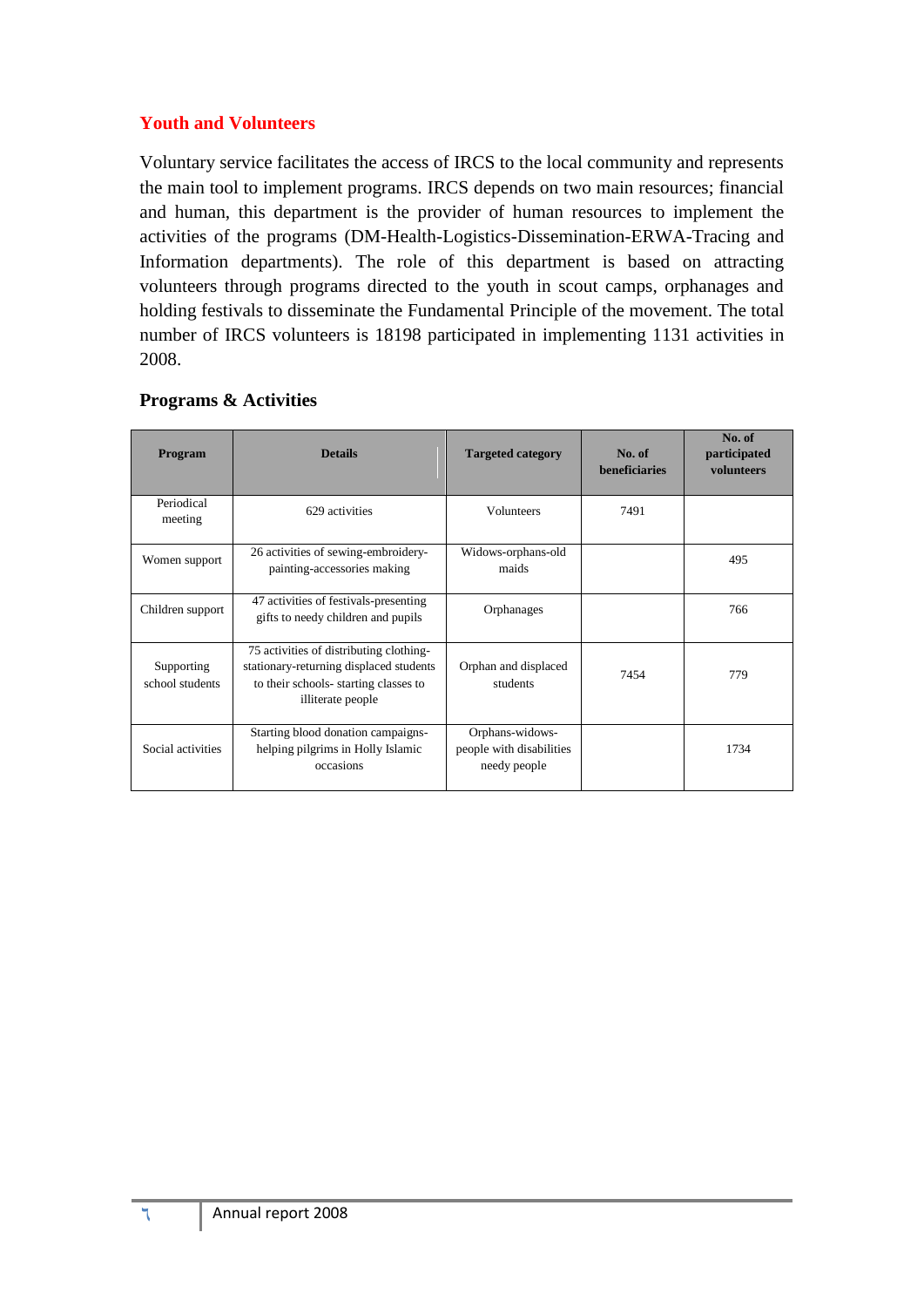#### **Logistics**

Supplying and transporting food and non-food items is carried out by Logistics department. It includes four sections; first fleet section with 218 vehicles (various capacity trucks, vehicles, water tankers). Second warehouse section, responsible of warehouse management and dispatching of goods. By the end of 2007, the Iraqi Red Crescent had four regional warehouses in Baghdad, Basra, Erbil and Saladin with capacity of 1000-2000  $m^3$  each, 18 branch warehouses with capacity of 500-1000 m<sup>3</sup> each.



Third distribution section, participates in distributing food and non-food items in cooperation with the Disaster Response section. Finally the department has a maintenance section, which succeeded to maintain 126 vehicles right through 2008.

| No             | <b>Donor</b>      |                          | Item and quantity                         |                                  |                         |                                     |                                 |                           |                            |                          |
|----------------|-------------------|--------------------------|-------------------------------------------|----------------------------------|-------------------------|-------------------------------------|---------------------------------|---------------------------|----------------------------|--------------------------|
| $\mathbf{1}$   | Iraqi RC          | 19450<br>food<br>parcels | 7124 blankets                             | 4300 jerry<br>cans               | 2264<br>kitchen<br>sets | 1926<br>kerosene                    | 1630<br>lantern                 | 459 fans                  | 994<br>kerosene<br>heaters | 1431<br>water<br>thermos |
| $\mathfrak{2}$ | <b>ICRC</b>       | 5507<br>hygiene<br>kit   | 15588 blankets                            | 12961 jerry<br>cans              | 2525<br>kitchen<br>sets | 1629<br>trampoline                  | 2226<br>plastic<br>buckets      |                           |                            |                          |
| 3.             | <b>Turkish RC</b> | 401<br>food<br>parcels   | 200 bar of soap                           |                                  |                         |                                     |                                 |                           |                            |                          |
| $\overline{4}$ | <b>Kuwait RC</b>  | 953 rice<br>bag          |                                           |                                  |                         |                                     |                                 |                           |                            |                          |
| 5.             | <b>Iranian RC</b> | 241<br>tents             | 1281 rice bag of<br>$(5 \text{ kg})$ each | 420 tea bag of<br>$(450 g)$ each | 550<br>hygiene<br>kits  | 15 chick-<br>peas bag of<br>(900 g) | 238<br>milled<br>chick-<br>peas | 150<br>green<br>bean cans | 29291<br>fish cans         | 28043<br>white<br>beans  |
| 6.             | <b>UNICEF</b>     | 25<br>pillows            | 30 towels                                 | 614 plates                       | 625<br>spoons           | 615 cups                            | 82<br>cocking<br>pots           |                           |                            |                          |
| $\overline{7}$ | Federation        | 49<br>wheel<br>chairs    | 60 buckets                                |                                  |                         |                                     |                                 |                           |                            |                          |

The table bellow illustrates the distributed items during 2008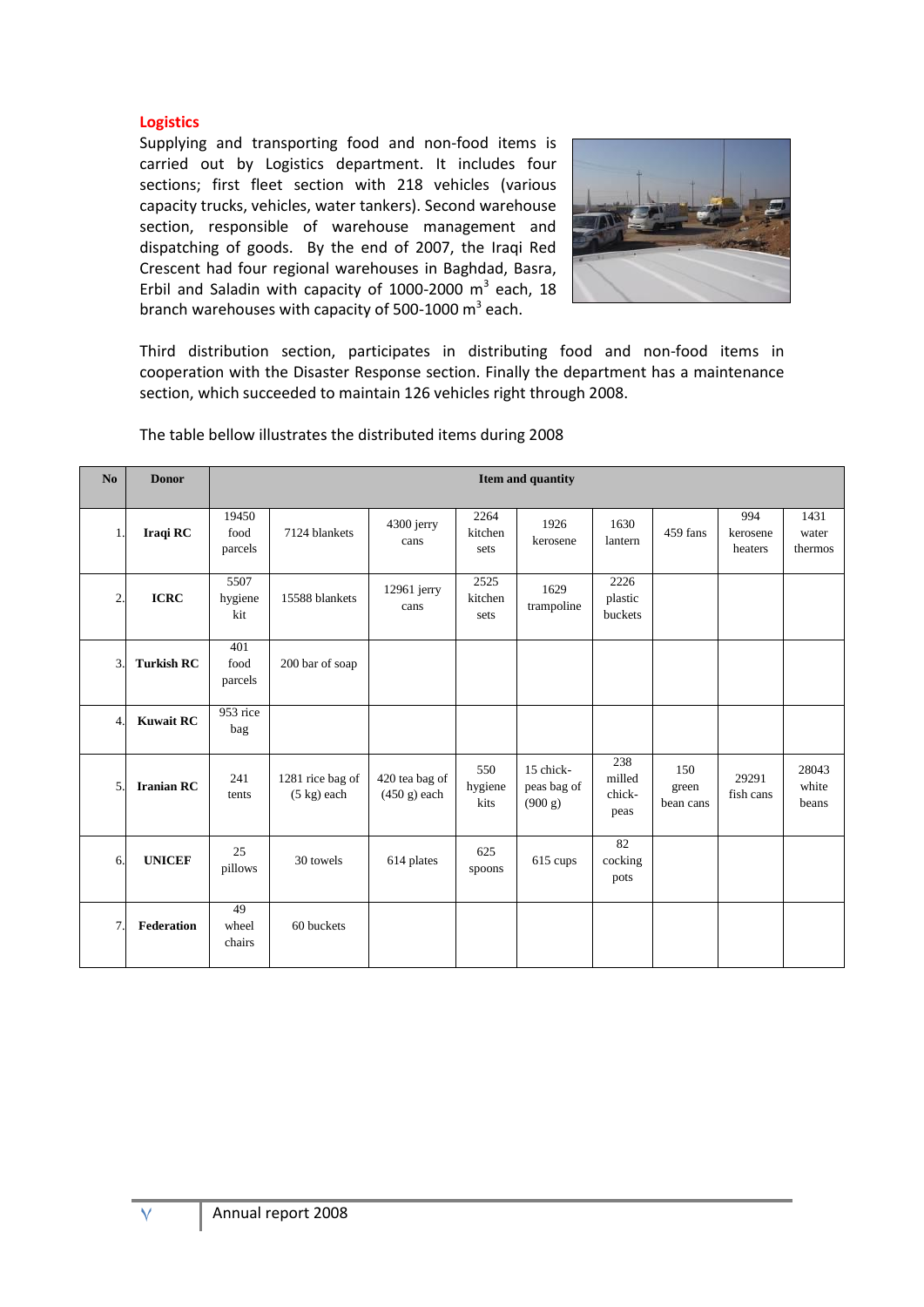## **Restoring family links**

Central tracing program initiated in 1999 in cooperation with the International Committee of the Red Cross, it helps families who lost one person or more during armed conflicts and natural disasters through direct contact with them to restore links with their family members.

The program activities divided into two kinds; the first one is focusing on delivering services according to the mutual agreement with ICRC. The program assists detainees to re-establish links with their families through collecting and distributing Red Crescent messages. Tracing staff collect information regarding missing people and arrange for family re-union when possible. The second kind of activities is concerned with various requests submitted by people inside and outside the country to trace missing people, issuing official documents, etc...

## **Tracing issues in 2008 included**

- 1. Delivering 26040 messages from the detainees to their families, and collecting 11751 replies to senders. Delivering 5301 internment card sent by detainees to notify their families about their places. Filling release forms, and sending back 900 messages to senders because it was unsecured to reach destination.
- 2. Collecting 2521 allegations of detention which were sent to ICRC for issuing attestation of detention. Notifying 2132 persons about the date of receiving their approved attestation of detention. The total of 1367 attestations of detention were distributed.
- 3. Collecting 216 allegations of detention from people claiming detention by multinational forces. Sending the allegations to ICRC for follow up with concerned authorities.
- **4.** Following up the fate of two detainees.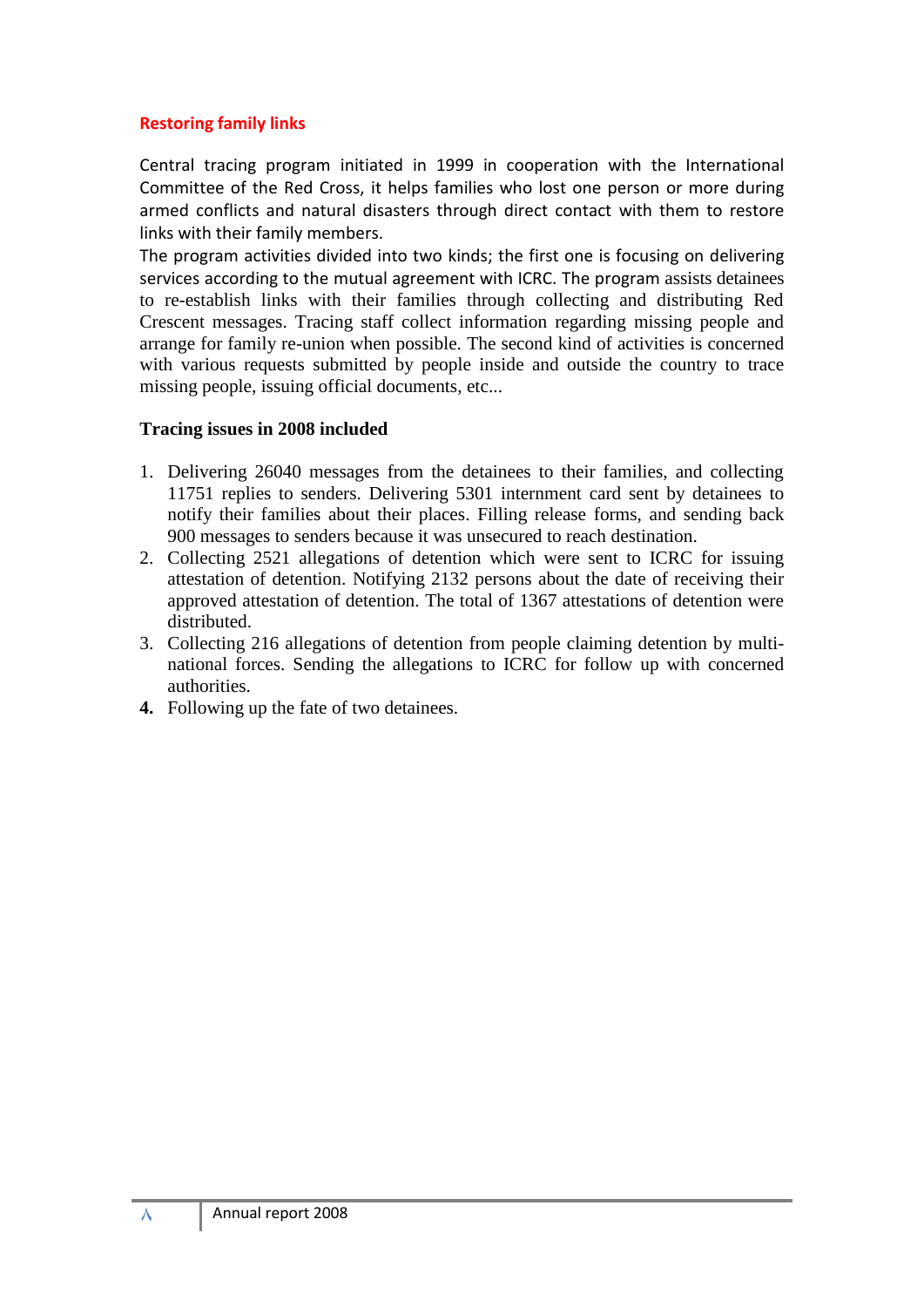The table below illustrates outstanding activities for the Central Tracing department:

| No             | <b>Tracing requests</b>                                                         | Addressed to                                                    | Requested by                      | Applicant<br>place                | The result                                                                                                |
|----------------|---------------------------------------------------------------------------------|-----------------------------------------------------------------|-----------------------------------|-----------------------------------|-----------------------------------------------------------------------------------------------------------|
| $\mathbf{1}$   | Delivering medicine to<br>detainee                                              | Iraqi ministry of<br>Interior                                   | Relatives of<br>sick detainee     | Iraq                              | The medicine delivered                                                                                    |
| $\overline{2}$ | Inquiry about two<br>American soldiers in Iraq                                  | <b>Multinational forces</b>                                     | Their relatives                   | <b>United State</b><br>of America | Achieving direct contact between<br>solders' and their relatives                                          |
| 3              | Asking about Iraqi<br>person in the republic of<br>Philippine                   | Philippine Red Cross                                            | His relatives                     | Iraq                              | Achieving direct contact between<br>person and his relatives                                              |
| 4              | Restoring family link for<br>Somali person                                      | Yemen Red Crescent<br>Society                                   | The Somali<br>person              | Iraq                              | The request has been rejected by<br>Yemen Red Crescent Society                                            |
| 5              | Commutation of penalty<br>for IRCS' detained<br>employee                        | <b>Multinational forces</b>                                     | His relatives                     | Iraq                              | Positive result because of<br>information sent by IRCS                                                    |
| 6              | Confirm issuing<br>attestation of detention                                     | <b>Major Crimes</b><br>Section                                  | Family                            | Iraq                              | The section benefited from the<br>document and confirmed the<br>release check                             |
| $\overline{7}$ | Tracing request about<br>Iraqi person missed<br>since 1996 in Iraq              | Tracing office in<br>Baghdad branch                             | Family                            | <b>USA</b>                        | Reconnected with his family                                                                               |
| 8              | Applying request for<br>release a Jordanian<br>citizen                          | Ministry of Interior,<br>Ministry of human<br>rights            | Family                            | Jordan                            | They released him and he traveled<br>to Jordan                                                            |
| 9              | Tracing department<br>interceded to release<br>one of IRCS employee             | Multi national forces                                           | Family                            | Iraq                              | They released him according to<br>humanitarian services he did<br>during arresting and suspicious<br>time |
| 10             | Tracing request about<br>Iraqi person in USA                                    | American Red Cross                                              | Family                            | Iraq                              | Reconnect with his family                                                                                 |
| 11             | Issuing Death certificate<br>for Iraqi detainee dead<br>in Saudi Arabia in 1993 | Saudi Red Crescent<br>Society                                   | Family                            | Iraq                              | Got death certificate and sent it to<br>his family                                                        |
| 12             | Tracing request of Iraqi<br>citizen in Iraq                                     | Ministry of Human<br>Wrights                                    | Family                            | Netherland                        | No result                                                                                                 |
| 13             | Issuing death certificate<br>for Iraqi detainee dead<br>in Saudi Arabia in 1991 | Kuwait Red Crescent<br>Society                                  | Family                            | Iraq                              | Got death certificate and sent it to<br>his family                                                        |
| 14             | Tracing request of<br>missed person in Nineva<br>governorate                    | Department of Civil<br><b>Statues</b>                           | Family                            | Switzerland                       | No result                                                                                                 |
| 15             | Tracing request of<br>missed person since<br>2008                               | Directorate of Civil<br>aviation                                | Dutch Red<br><b>Cross Society</b> | Germany                           | Notified his relatives about his<br>departure to Syria                                                    |
| 16             | Tracing request of<br>missed person since<br>2004                               | Medical autopsy<br>directorate /<br>ministry of Human<br>Wright |                                   |                                   |                                                                                                           |
| 17             | Issuing death certificates<br>for Iragi persons                                 | Medical autopsy<br>directorate                                  | Family                            | Romania                           | Death certificates has been issued<br>and sent to their family via<br>Romanian Red Cross                  |
| 18             | Collecting information<br>about remains for 64<br>Iraqi martyr                  | Ministry of Human<br>Wrights                                    | Family                            | Iraq                              | We notified their families that The<br>remains have been send from<br>Saudi Arabia to Iraq in 2007.       |
| 19             | Tracing request of tow<br>Iraqi missed since 1991                               | Tracing still in<br>presses                                     | Family                            | <b>USA</b>                        | Tracing still in presses                                                                                  |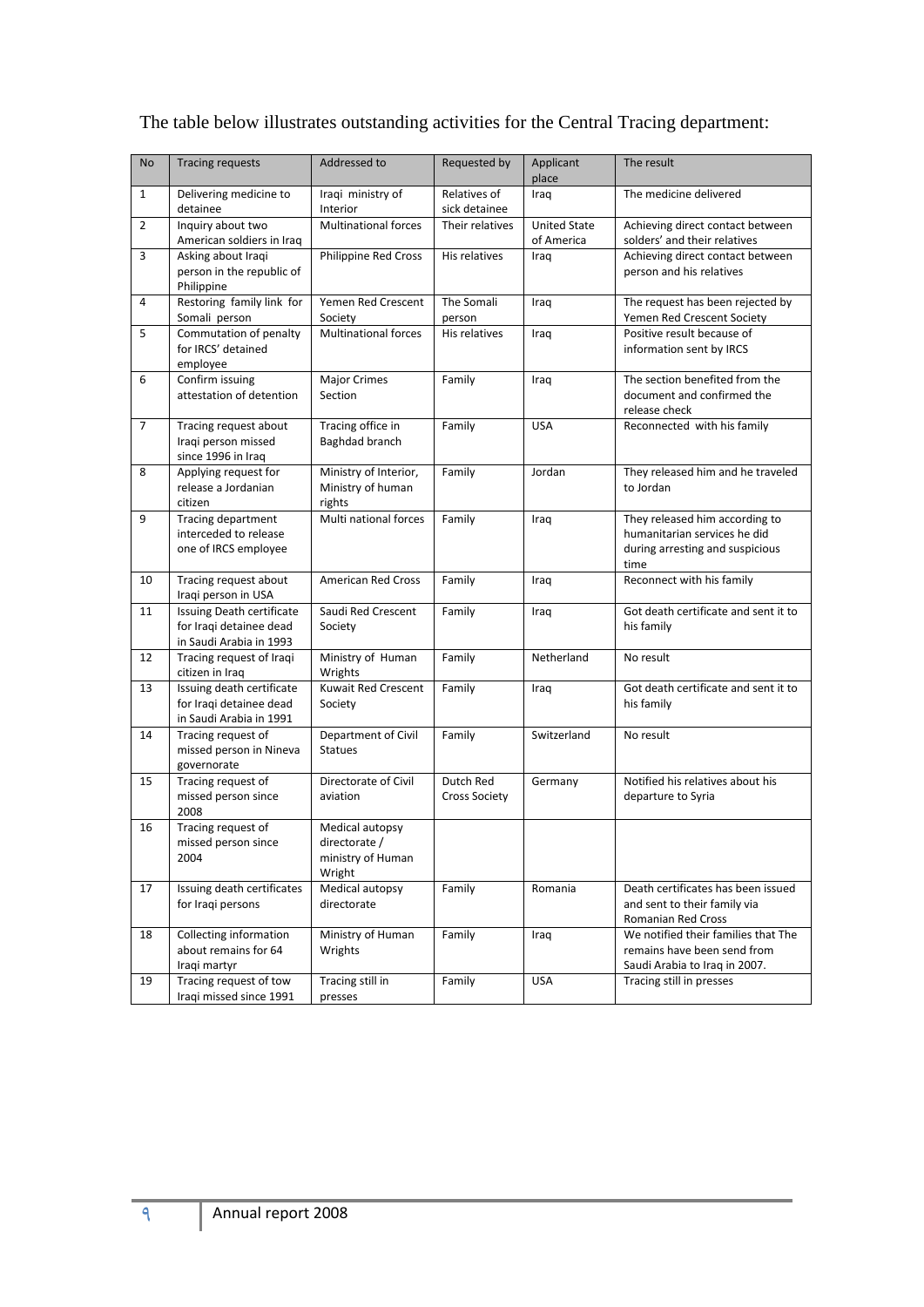# **Organizational Development & Reporting**

The major part of this part is to cope with all the organizational development issues and capacity building that includes writing projects, training, annual appeals and plans of action. As well as, writing annual reports, monthly reports and information bulletins.

## **Activities of 2008:**

An OD plan of action prepared for 2009-2010, besides supporting other departments to achieve their plans of action. In addition to implementing two projects of job description for the Iraqi Red Crescent Society

OD staff participated in two training courses of projects planning and writing reports held in Jordan by the International Federation. Adapting the trainings' recommendations and a new format for monthly branches reports. The department issued annual activity report for 2007 and monthly activity report for each month.

# **Training**

| no | <b>Activity</b>                       | In cooperating with                 | Number of            | <b>Venue</b> |
|----|---------------------------------------|-------------------------------------|----------------------|--------------|
|    |                                       |                                     | <b>Beneficiaries</b> |              |
|    | Youth and volunteers workshop         | <b>IFRC</b>                         | 23                   | Jordan       |
| 2. | Projects planning and writing reports | <b>IFRC</b>                         | ٥٢                   | Jordan       |
| 3. | TOT in tracing                        | <b>Turkish Red Crescent Society</b> | 24                   | Turkey       |
| 4. | TOT in psychosocial support           | <b>Turkish Red Crescent Society</b> | 23                   | Turkey       |
| 5. | Community Based First Aid / Health    | Iranian Red Crescent Society        | 26                   | Iran         |
| 6. | evaluation<br>Disaster<br>Relief and  | <b>IFRC</b>                         | 24                   | Jordan       |
|    | Management                            |                                     |                      |              |
|    | Water and sanitation                  | <b>IFRC</b>                         |                      | Jordan       |

# **Information Technology & Communication**

# **Information Technology Section:**

This section is responsible of maintaining and fixing computers as well as providing internet service and network connections.

During 2008 the IT section maintained 94 computers, nine printers, four UPSs, one photocopy machine and provided 12 computers with internet service. Providing inspecting and follow up department with database system.

# **Communication Section:**

The activities of this section summarized in expanding and programming the HQ switchboard, installing Motorola (VHF & HF) antennas in Baghdad Sulaymania and Anbar branches' buildings. Insuring communication by distributing cell phones to departments and branches.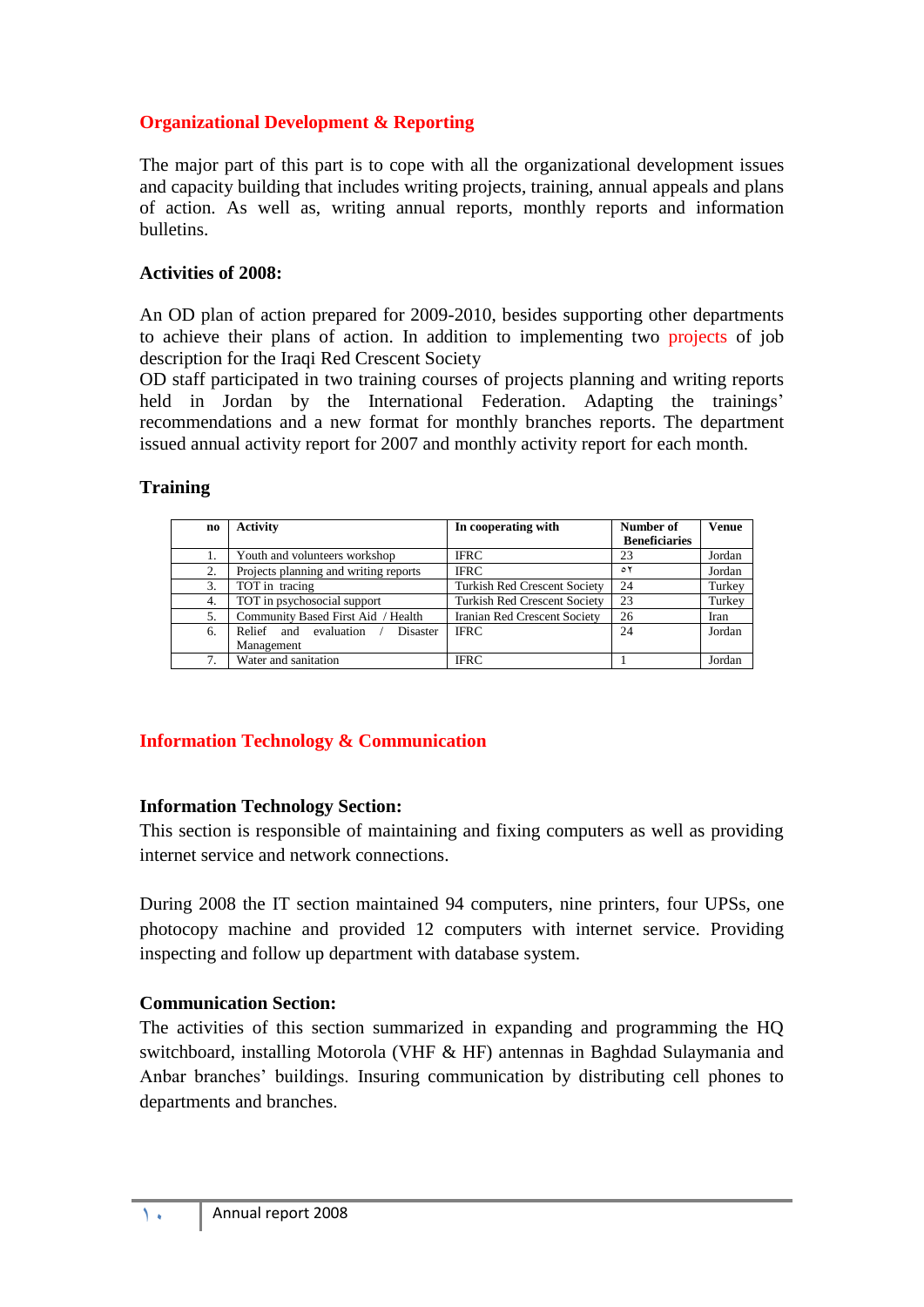## **Protocol**

Protocol department is responsible for coordinating with the ministries in addition to preparing for conferences and meetings between the society's governing board and staff. Beside booking 317 tickets and granting visas for staff and patients treated abroad on IRCS cost.

## **Explosive Remnants of War Awareness**

The program targets people living near the contaminated areas and alerts them through awareness lectures. The program started in 2002 in cooperation with ICRC till 2007, this cooperation was suspended, whereas Iraqi Red Crescent society carried out most of the program costs. Program coordinators in all governorates except three northern governorates; continue implementing program activities and the table below illustrate these activities:

|     |               |                 | <b>The Activity</b> |                      | <b>Distributed materials</b>                                                                                                                                                  |        |                |              |              |              |                           |                      |
|-----|---------------|-----------------|---------------------|----------------------|-------------------------------------------------------------------------------------------------------------------------------------------------------------------------------|--------|----------------|--------------|--------------|--------------|---------------------------|----------------------|
| NO  | <b>Branch</b> | Lecture         | Festival            | Sticking<br>campaign | Others                                                                                                                                                                        | Poster | Folder         | <b>Snake</b> | Maze         | Time table   | $\mathbf{T}\text{-shirt}$ | <b>Beneficiaries</b> |
| 1.  | Baghdad       | 93              | $1\,$               | $\overline{3}$       | $\overline{0}$                                                                                                                                                                | 5656   | 2986           | 2623         | 2042         | 1313         | 415                       | 5069                 |
| 2.  | Basra         | 40              | $\overline{0}$      | 5                    | 2 plays+2visits+meeting+ pilgrims<br>campaign                                                                                                                                 | 535    | 3745           | 250          | 350          | 700          | 300                       | 8959                 |
| 3.  | Anbar         | 60              | $\overline{0}$      | $\overline{0}$       | 1play                                                                                                                                                                         | 330    | 331            | 571          | 423          | 263          | 327                       | 1017                 |
| 4.  | Diwanniya     | 30              | $\overline{1}$      | $6\overline{6}$      | $\overline{0}$                                                                                                                                                                | 445    | 1027           | 569          | 334          | 332          | 458                       | 2830                 |
| 5.  | Najaf         | 31              | $\overline{1}$      | 17                   | 2Health mobile unites+ interview+<br>distributing relief items (10<br>operations)                                                                                             | 903    | 3641           | 807          | 862          | 400          | 210                       | 4229                 |
| 6.  | Diyala        | 72              | $\overline{2}$      | $\overline{0}$       | 4 Training courses +1 visit                                                                                                                                                   | 568    | 810            | 522          | 543          | 259          | 175                       | 2232                 |
| 7.  | Neneva        | 13              | $\overline{1}$      | $\overline{3}$       | $Visit + exhibit + distributing relief$<br>items (4 operations) + celebration for<br>kids                                                                                     | 1898   | 3376           | 980          | 1165         | 1400         | 590                       | 4216                 |
| 8.  | Kirkuk        | 23              | $\mathbf{0}$        | 6                    | 12 visits + distributing relief items<br>(1 operation)                                                                                                                        | 520    | 480            | $\mathbf{0}$ | $\mathbf{0}$ | $\mathbf{0}$ | $\mathbf{0}$              | 643                  |
| 9.  | Thiqar        | 38              | $\overline{2}$      | $\tau$               | $4$ civil defense visits $+$ distributing<br>relief items $(1$ operation) + visits<br>+training course+ drawing and<br>marathon competition<br>+workshop+gifts+1 field survey | 592    | 1874           | 740          | 593          | 975          | 136                       | 2784                 |
| 10. | Missan        | 20              | $\overline{0}$      | $\overline{4}$       | 1Visit+1workshope+ distributing<br>relief items (1 operation) +1play                                                                                                          | 455    | $\overline{0}$ | 350          | 356          | 86           | 10                        | 887                  |
| 11. | Muthanna      | 19              | $\overline{2}$      | 5                    | 3training courses +1visit+<br>distributing relief items (1 operation)<br>+ celebration                                                                                        | 472    | 2201           | 95           | 415          | 555          | 217                       | 2228                 |
| 12. | Babil         | 65              | $1\,$               | $\overline{0}$       | 2 Civil defense visits                                                                                                                                                        | 585    | 2021           | 761          | 476          | 493          | 441                       | 2727                 |
| 13. | Wassit        | 31              | $\overline{1}$      | $\overline{4}$       | Session                                                                                                                                                                       | 697    | 550            | 141          | 389          | 170          | 130                       | 1791                 |
| 14. | Saladin       | $6\overline{6}$ | $\overline{0}$      | $\overline{0}$       | $\overline{0}$                                                                                                                                                                | 93     | $\overline{7}$ | 327          | 262          | 190          | 100                       | 987                  |
| 15. | Karbala       | 11              | $\overline{0}$      | $\overline{1}$       | $2visits + distributing relief items (1$<br>operation)                                                                                                                        | 121    | 375            | 375          | 375          | 345          | 150                       | 425                  |
|     | <b>Total</b>  | 552             | 12                  | 61                   | 74                                                                                                                                                                            | 13870  | 23424          | 9111         | 8585         | 7481         | 3659                      | 41024                |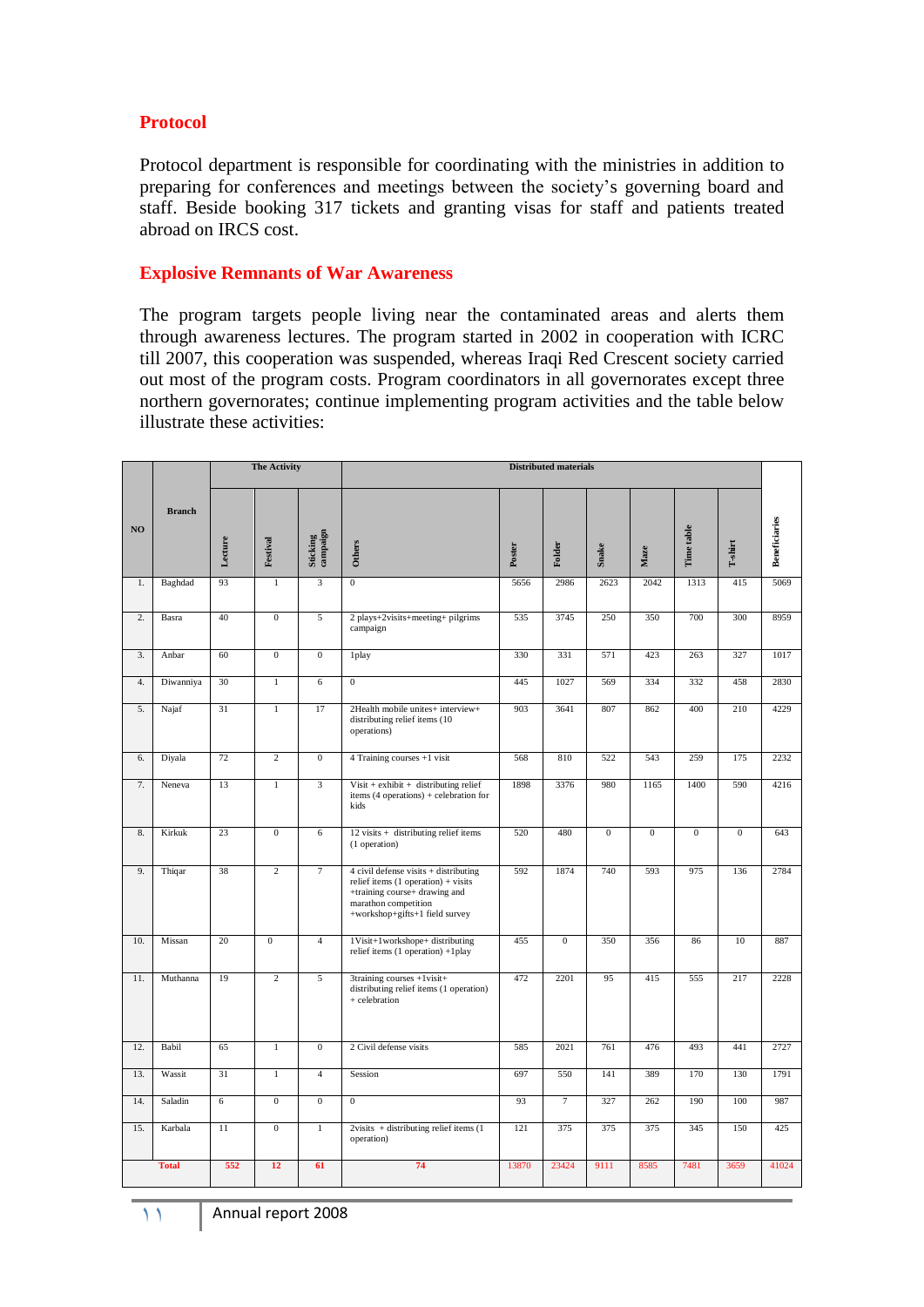# **Information**

This program started in 1996 in 6 governorates, then it expanded to 18 governorates. This program aims to disseminate the IHL and the principles of the International Movement of the Red Cross /Red Crescent, also disseminating the activities of IRCS.

IRCS information department activities in 2008:

- Issuing 5000 copies of IRCS magazine and distributing it to IRCS branches and departments as well as Ministries and directorates.
- Printing IRCS annual calendars (6000 wall calendars, 3750 desk calendars), 1725 agendas, 10.000 pens, 4800 key chains and 150 flags.
- Producing TV spots about (awareness from cholera and support to people with disabilities).
- Publishing 20 press releases about IRCS activities in supporting people in need and treating patients abroad.
- Filming 5000 photos and 5500 videos documenting IRCS activities.
- Publishing 300 news releases in local newspapers and  $10$  subtitles in satellite channels about IRCS activities.
- Producing a film (dens tragedy) about a family living in a den in Wassit governorate. And another film (hope certainty) stating the war remnants awareness activities, the film won several awards.
- Producing 29 TV interviews, 40 press interviews and four press conferences.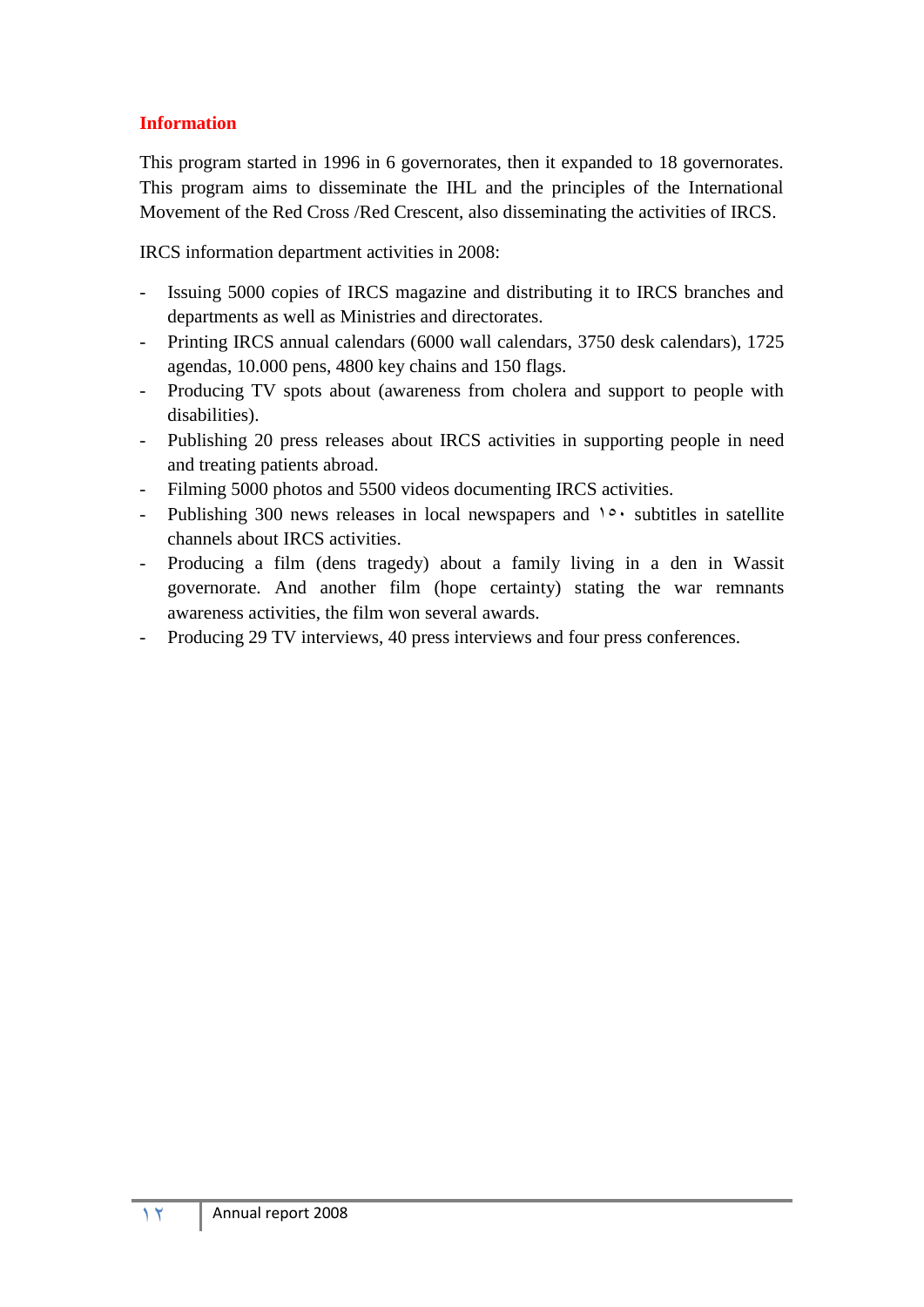#### **Dissemination**

Dissemination program is one of the IRCS programs that disseminate IRCS humanitarian mission, the international movement, the fundamental principles, international humanitarian law (IHL), and the emblem usage. These goals are achieved by targeting the local communities with its various population implemented by the network staff spreading in the 18 branches in all the Iraqi governorates. The table below illustrates the program activities:

| No              | <b>Branch</b> | Lectures | Others                       | Beneficiaries |        | Notes |
|-----------------|---------------|----------|------------------------------|---------------|--------|-------|
|                 |               |          |                              | Male          | Female |       |
| $\,1$           | Wassit        | 53       |                              | 876           | 374    | 188   |
| $\overline{2}$  | Missan        | 51       | Symposium/Scout camp         | 646           | 550    | 140   |
| $\overline{3}$  | Nenava        | 50       | $\overline{a}$               | 840           | 497    | 169   |
| $\overline{4}$  | Anbar         | 50       | $\overline{a}$               | 1259          | 707    | 428   |
| 5               | Dewaniya      | 50       | $\overline{a}$               | 773           | 1158   | 105   |
| 6               | Babil         | 50       |                              | 819           | 400    | 550   |
| $\overline{7}$  | Najaf         | 48       |                              | 691           | 434    | 580   |
| $\overline{8}$  | Kirkuk        | 47       | Festival / Activity for kids | 659           | 434    | 252   |
| 9               | Diyalaa       | 35       | $\overline{a}$               | 390           | 185    | 312   |
| 10              | Sulaimania    | 30       | L.                           | 686           | 257    | 135   |
| $\overline{11}$ | Mothanna      | 26       | $\overline{a}$               | 297           | 178    | 147   |
| 12              | Thi qar       | 15       | $\overline{a}$               | 614           | 54     |       |
| 13              | Basra         | 10       | Festival                     | 998           | 651    |       |
| 14              | Saladin       | 9        | $\overline{a}$               | 175           | 92     | 162   |
| 15              | Karbala       | 5        | ÷,                           | 77            | 26     | 130   |
| 16              | Baghdad       |          | $\overline{a}$               |               |        |       |
| 17              | Dhouk         |          | $\overline{a}$               |               |        |       |
| 18              | Arbil         |          | $\overline{a}$               |               |        |       |
|                 | Total         | 529      | 5                            | 9800          | 5997   | 3298  |